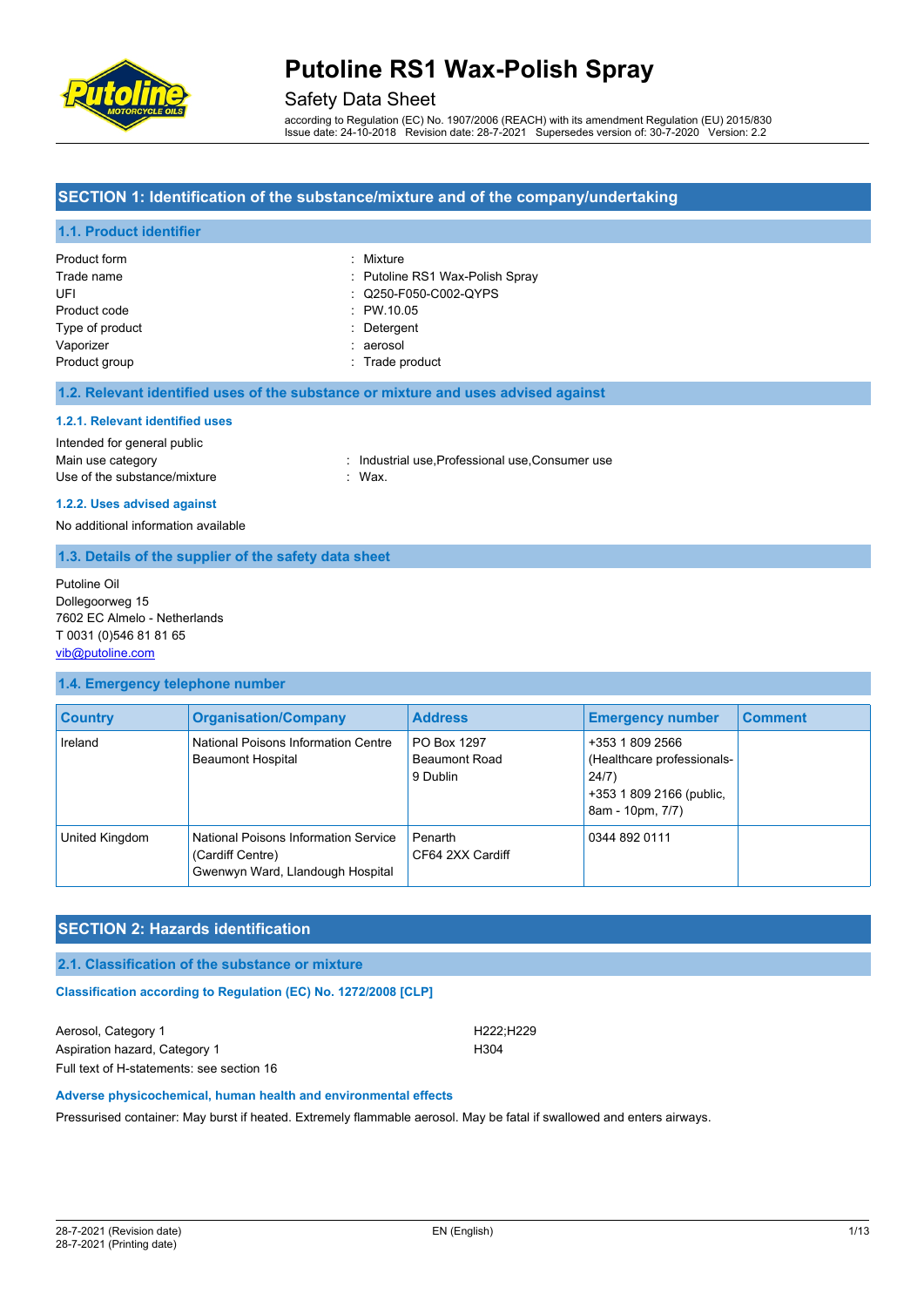## Safety Data Sheet

according to Regulation (EC) No. 1907/2006 (REACH) with its amendment Regulation (EU) 2015/830

| 2.2. Label elements                                        |                                                                                                                                                                                                                                                                                                                                                                                                                                                                                                                                                                                                                                                                                                                                                  |
|------------------------------------------------------------|--------------------------------------------------------------------------------------------------------------------------------------------------------------------------------------------------------------------------------------------------------------------------------------------------------------------------------------------------------------------------------------------------------------------------------------------------------------------------------------------------------------------------------------------------------------------------------------------------------------------------------------------------------------------------------------------------------------------------------------------------|
| Labelling according to Regulation (EC) No. 1272/2008 [CLP] |                                                                                                                                                                                                                                                                                                                                                                                                                                                                                                                                                                                                                                                                                                                                                  |
| Hazard pictograms (CLP)                                    |                                                                                                                                                                                                                                                                                                                                                                                                                                                                                                                                                                                                                                                                                                                                                  |
|                                                            | GHS02                                                                                                                                                                                                                                                                                                                                                                                                                                                                                                                                                                                                                                                                                                                                            |
| Signal word (CLP)                                          | Danger                                                                                                                                                                                                                                                                                                                                                                                                                                                                                                                                                                                                                                                                                                                                           |
| Hazard statements (CLP)                                    | : H222 - Extremely flammable aerosol.<br>H229 - Pressurised container: May burst if heated.                                                                                                                                                                                                                                                                                                                                                                                                                                                                                                                                                                                                                                                      |
| Precautionary statements (CLP)                             | : P101 - If medical advice is needed, have product container or label at hand.<br>P102 - Keep out of reach of children.<br>P210 - Keep away from heat, hot surfaces, sparks, open flames and other ignition sources.<br>No smoking.<br>P211 - Do not spray on an open flame or other ignition source.<br>P251 - Do not pierce or burn, even after use.<br>P260 - Do not breathe spray.<br>P301+P310+P331 - IF SWALLOWED: Immediately call a doctor. Do NOT induce vomiting.<br>P410+P412 - Protect from sunlight. Do not expose to temperatures exceeding 50 °C/122 °F.<br>P501 - Dispose of contents/container to hazardous or special waste collection point, in<br>accordance with local, regional, national and/or international regulation. |
| <b>EUH-statements</b>                                      | EUH208 - Contains (R)-p-mentha-1,8-diene, Terpinolene. May produce an allergic reaction.                                                                                                                                                                                                                                                                                                                                                                                                                                                                                                                                                                                                                                                         |
| 2.3. Other hazards                                         |                                                                                                                                                                                                                                                                                                                                                                                                                                                                                                                                                                                                                                                                                                                                                  |

No additional information available

### **SECTION 3: Composition/information on ingredients**

#### **3.1. Substances**

Not applicable

**3.2. Mixtures**

| <b>Name</b>                                                                                          | <b>Product identifier</b>                                                                              | $\frac{9}{6}$ | <b>Classification according to</b><br><b>Regulation (EC) No.</b><br>1272/2008 [CLP] |
|------------------------------------------------------------------------------------------------------|--------------------------------------------------------------------------------------------------------|---------------|-------------------------------------------------------------------------------------|
| <b>Butane</b><br>substance with national workplace exposure limit(s)<br>(GB, IE)<br>(Note K)         | (CAS-No.) 106-97-8<br>(EC-No.) 203-448-7<br>(EC Index-No.) 601-004-00-0<br>(REACH-no) 01-2119474691-32 | $10 - 25$     | Flam. Gas 1A, H220<br>Press. Gas (Comp.), H280                                      |
| Hydrocarbons, C10-C13, n-alkanes, isoalkanes,<br>cyclics, $\leq 2\%$ aromatics, benzene $\leq 0.1\%$ | (CAS-No.) 1174522-09-8<br>(EC-No.) 918-481-9<br>(REACH-no) 01-2119457273-39                            | $10 - 20$     | Asp. Tox. 1, H304                                                                   |
| Propane<br>substance with a Community workplace exposure limit<br>(Note U)                           | (CAS-No.) 74-98-6<br>(EC-No.) 200-827-9<br>(EC Index-No.) 601-003-00-5<br>(REACH-no) 01-2119486944-21  | $2,5 - 10$    | Flam. Gas 1A, H220<br>Press. Gas (Comp.), H280                                      |
| isobutane<br>substance with national workplace exposure limit(s)<br>(IE)<br>(Note K)                 | (CAS-No.) 75-28-5<br>(EC-No.) 200-857-2<br>(REACH-no) 01-2119485395-27                                 | $1 - 2.5$     | Flam. Gas 1A, H220<br>Press. Gas (Comp.), H280                                      |
| Disodium hydrogenorthophosphate                                                                      | (CAS-No.) 7558-79-4<br>(EC-No.) 231-448-7<br>(REACH-no) 01-2119489797-11                               | $0,1 - 1$     | Acute Tox. 3 (Inhalation), H331                                                     |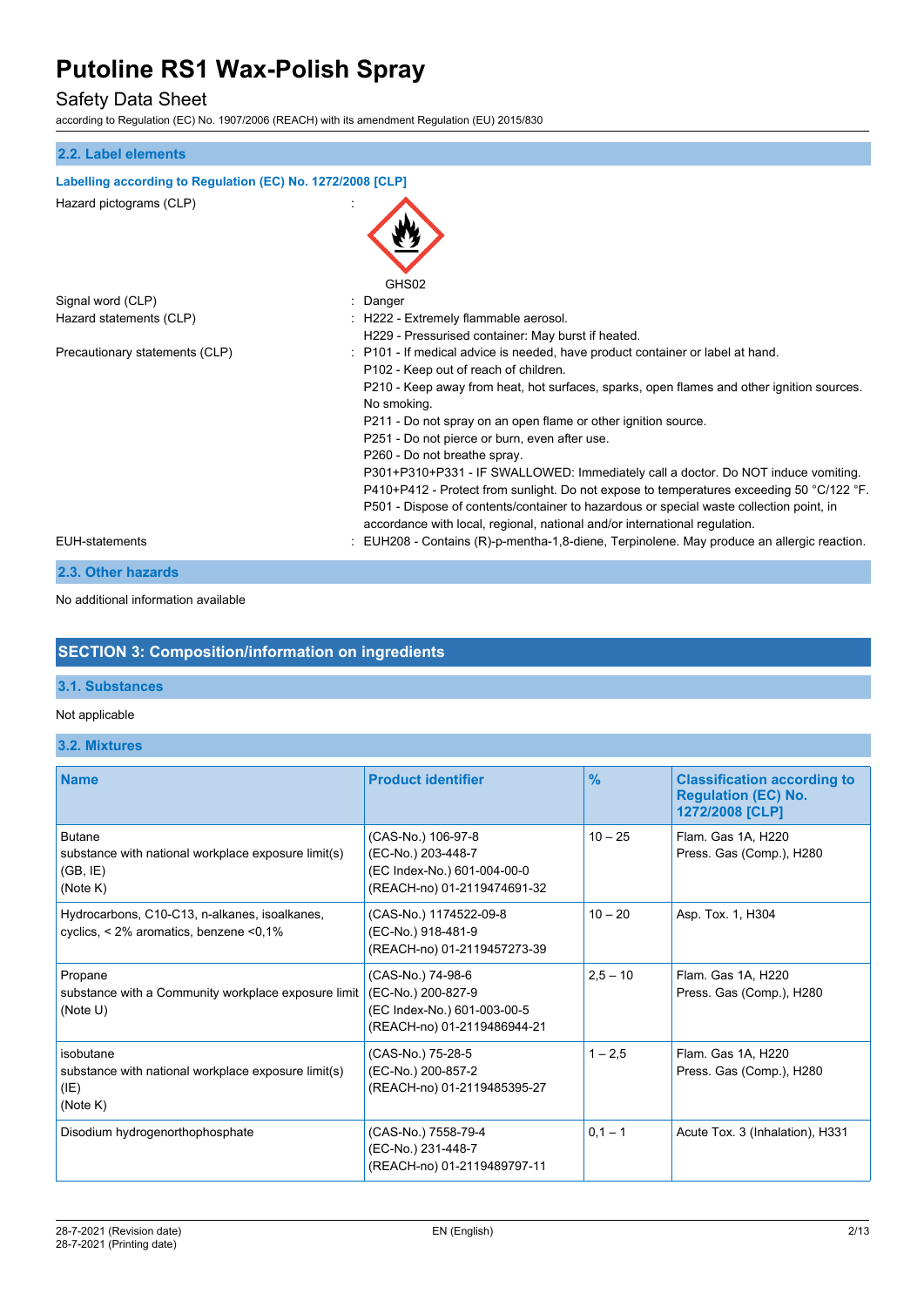## Safety Data Sheet

according to Regulation (EC) No. 1907/2006 (REACH) with its amendment Regulation (EU) 2015/830

| Terpinolene                           | (CAS-No.) 586-62-9<br>(EC-No.) 209-578-0                                                                | $0.1 - 0.3$ | Skin Sens. 1B, H317<br>Asp. Tox. 1, H304<br>Aquatic Acute 1, H400<br>Aquatic Chronic 1, H410                        |
|---------------------------------------|---------------------------------------------------------------------------------------------------------|-------------|---------------------------------------------------------------------------------------------------------------------|
| $(R)$ -p-mentha-1,8-diene<br>(Note C) | (CAS-No.) 5989-27-5<br>(EC-No.) 227-813-5<br>(EC Index-No.) 601-029-00-7<br>(REACH-no) 01-2119529223-47 | < 0.3       | Flam. Lig. 3, H226<br>Skin Irrit. 2, H315<br>Skin Sens. 1, H317<br>Aquatic Acute 1, H400<br>Aquatic Chronic 1, H410 |

Note C : Some organic substances may be marketed either in a specific isomeric form or as a mixture of several isomers. In this case the supplier must state on the label whether the substance is a specific isomer or a mixture of isomers.

Note K: The harmonised classification as a carcinogen or mutagen applies unless it can be shown that the substance contains less than 0.1 % w/w 1,3- butadiene (Einecs No 203-450-8), in which case a classification in accordance with Title II of this Regulation shall be performed also for those hazard classes. Where the substance is not classified as a carcinogen or mutagen, at least the precautionary statements (P102-)P210-P403 shall apply.

Note U (Table 3): When put on the market gases have to be classified as 'Gases under pressure', in one of the groups compressed gas, liquefied gas, refrigerated liquefied gas or dissolved gas. The group depends on the physical state in which the gas is packaged and therefore has to be assigned case by case.

Product subject to CLP Article 1.1.3.7. The disclosure rules of the components is modified in this case. Full text of H- and EUH-statements: see section 16

## **SECTION 4: First aid measures**

## **4.1. Description of first aid measures** First-aid measures general interval in the call a physician immediately. First-aid measures after inhalation : Remove person to fresh air and keep comfortable for breathing. First-aid measures after skin contact : Wash skin with plenty of water. First-aid measures after eye contact : Rinse eyes with water as a precaution. First-aid measures after ingestion : Do not induce vomiting. Call a physician immediately. **4.2. Most important symptoms and effects, both acute and delayed** Symptoms/effects after ingestion : Risk of lung oedema.

**4.3. Indication of any immediate medical attention and special treatment needed**

Treat symptomatically.

| <b>SECTION 5: Firefighting measures</b>                                                    |                                                                                                                                                                                                                      |  |
|--------------------------------------------------------------------------------------------|----------------------------------------------------------------------------------------------------------------------------------------------------------------------------------------------------------------------|--|
| 5.1. Extinguishing media                                                                   |                                                                                                                                                                                                                      |  |
| Suitable extinguishing media<br>Unsuitable extinguishing media                             | : Water spray. Dry powder. Foam. Carbon dioxide.<br>: Do not use a heavy water stream.                                                                                                                               |  |
| 5.2. Special hazards arising from the substance or mixture                                 |                                                                                                                                                                                                                      |  |
| Fire hazard<br><b>Explosion hazard</b><br>Hazardous decomposition products in case of fire | : Extremely flammable aerosol.<br>: Pressurised container: May burst if heated.<br>: Toxic fumes may be released. Incomplete combustion releases dangerous carbon<br>monoxide, carbon dioxide and other toxic gases. |  |
| 5.3. Advice for firefighters                                                               |                                                                                                                                                                                                                      |  |
| Protection during firefighting                                                             | Do not attempt to take action without suitable protective equipment. Self-contained<br>breathing apparatus. Complete protective clothing.                                                                            |  |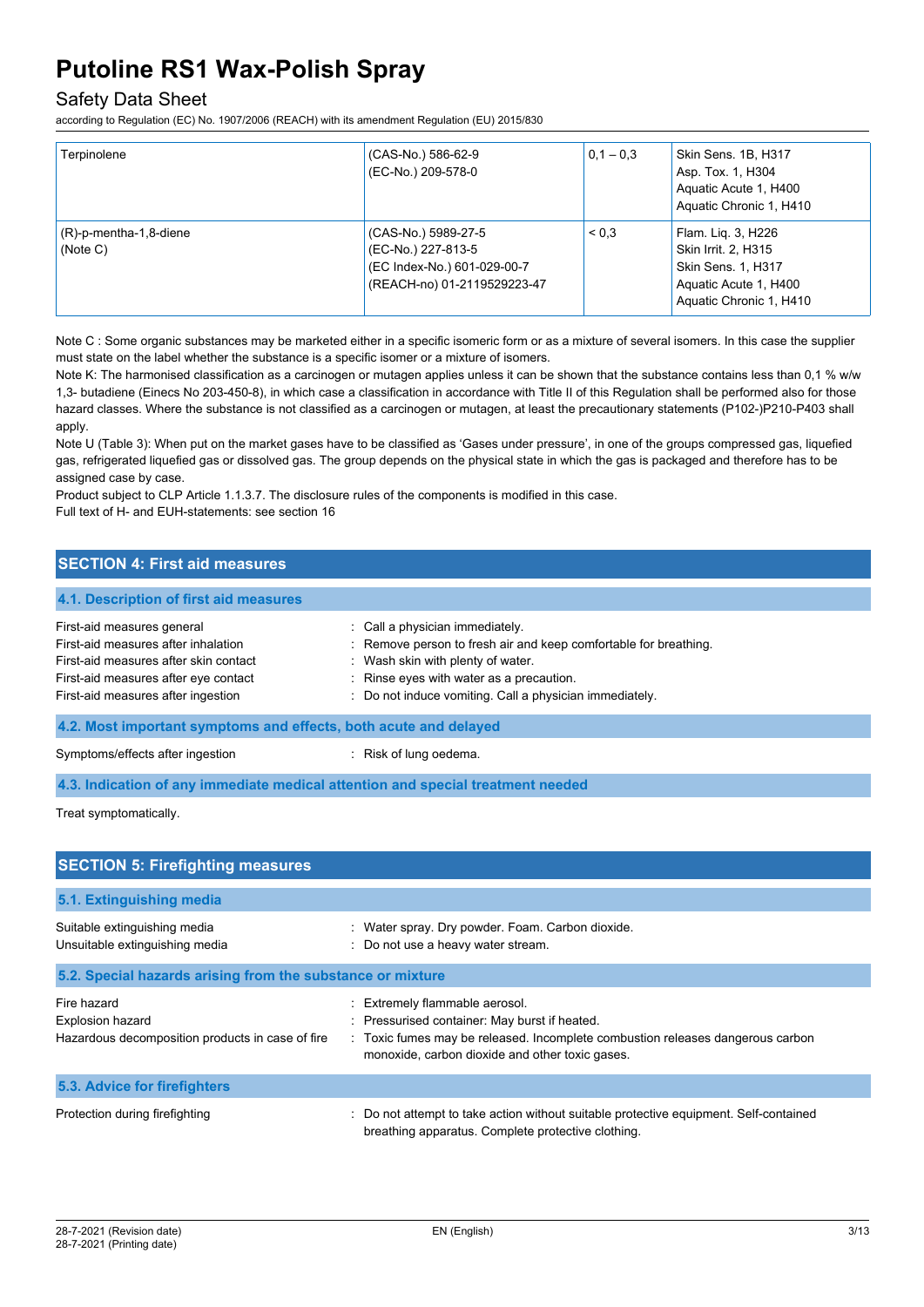## Safety Data Sheet

according to Regulation (EC) No. 1907/2006 (REACH) with its amendment Regulation (EU) 2015/830

| <b>SECTION 6: Accidental release measures</b>                            |                                                                                                                                                                |  |
|--------------------------------------------------------------------------|----------------------------------------------------------------------------------------------------------------------------------------------------------------|--|
| 6.1. Personal precautions, protective equipment and emergency procedures |                                                                                                                                                                |  |
| 6.1.1. For non-emergency personnel                                       |                                                                                                                                                                |  |
| Emergency procedures                                                     | : Ventilate spillage area. No open flames, no sparks, and no smoking.                                                                                          |  |
| 6.1.2. For emergency responders                                          |                                                                                                                                                                |  |
| Protective equipment                                                     | : Do not attempt to take action without suitable protective equipment. For further information<br>refer to section 8: "Exposure controls/personal protection". |  |
| <b>6.2. Environmental precautions</b>                                    |                                                                                                                                                                |  |
| Avoid release to the environment.                                        |                                                                                                                                                                |  |
| 6.3. Methods and material for containment and cleaning up                |                                                                                                                                                                |  |
| Methods for cleaning up<br>Other information                             | Mechanically recover the product.<br>Dispose of materials or solid residues at an authorized site.                                                             |  |
| 6.4. Reference to other sections                                         |                                                                                                                                                                |  |

For further information refer to section 13.

| <b>SECTION 7: Handling and storage</b>                            |                                                                                                                                                                                                                                                                                                                                                                                                     |  |  |
|-------------------------------------------------------------------|-----------------------------------------------------------------------------------------------------------------------------------------------------------------------------------------------------------------------------------------------------------------------------------------------------------------------------------------------------------------------------------------------------|--|--|
| 7.1. Precautions for safe handling                                |                                                                                                                                                                                                                                                                                                                                                                                                     |  |  |
| Precautions for safe handling<br>Hygiene measures                 | : Ensure good ventilation of the work station. Wear personal protective equipment. Keep<br>away from heat, hot surfaces, sparks, open flames and other ignition sources. No smoking.<br>Do not spray on an open flame or other ignition source. Do not pierce or burn, even after<br>use.<br>: Do not eat, drink or smoke when using this product. Always wash hands after handling the<br>product. |  |  |
| 7.2. Conditions for safe storage, including any incompatibilities |                                                                                                                                                                                                                                                                                                                                                                                                     |  |  |
| Storage conditions<br>Storage temperature                         | : Protect from sunlight. Do not expose to temperatures exceeding 50 °C/ 122 °F. Store locked<br>up. Store in a well-ventilated place. Keep cool.<br>$5 - 40$ °C                                                                                                                                                                                                                                     |  |  |
| 7.3. Specific end use(s)                                          |                                                                                                                                                                                                                                                                                                                                                                                                     |  |  |

No additional information available

### **SECTION 8: Exposure controls/personal protection**

#### **8.1. Control parameters**

**8.1.1 National occupational exposure and biological limit values**

| <b>Butane (106-97-8)</b>                             |                                       |
|------------------------------------------------------|---------------------------------------|
| <b>Ireland - Occupational Exposure Limits</b>        |                                       |
| Local name                                           | Butane, all isomers: Butane           |
| OEL STEL [ppm]                                       | $1000$ ppm                            |
| Regulatory reference                                 | Chemical Agents Code of Practice 2020 |
| <b>United Kingdom - Occupational Exposure Limits</b> |                                       |
| <b>Butane</b><br>Local name                          |                                       |
| WEL TWA (OEL TWA) [1]                                | 1450 mg/m <sup>3</sup>                |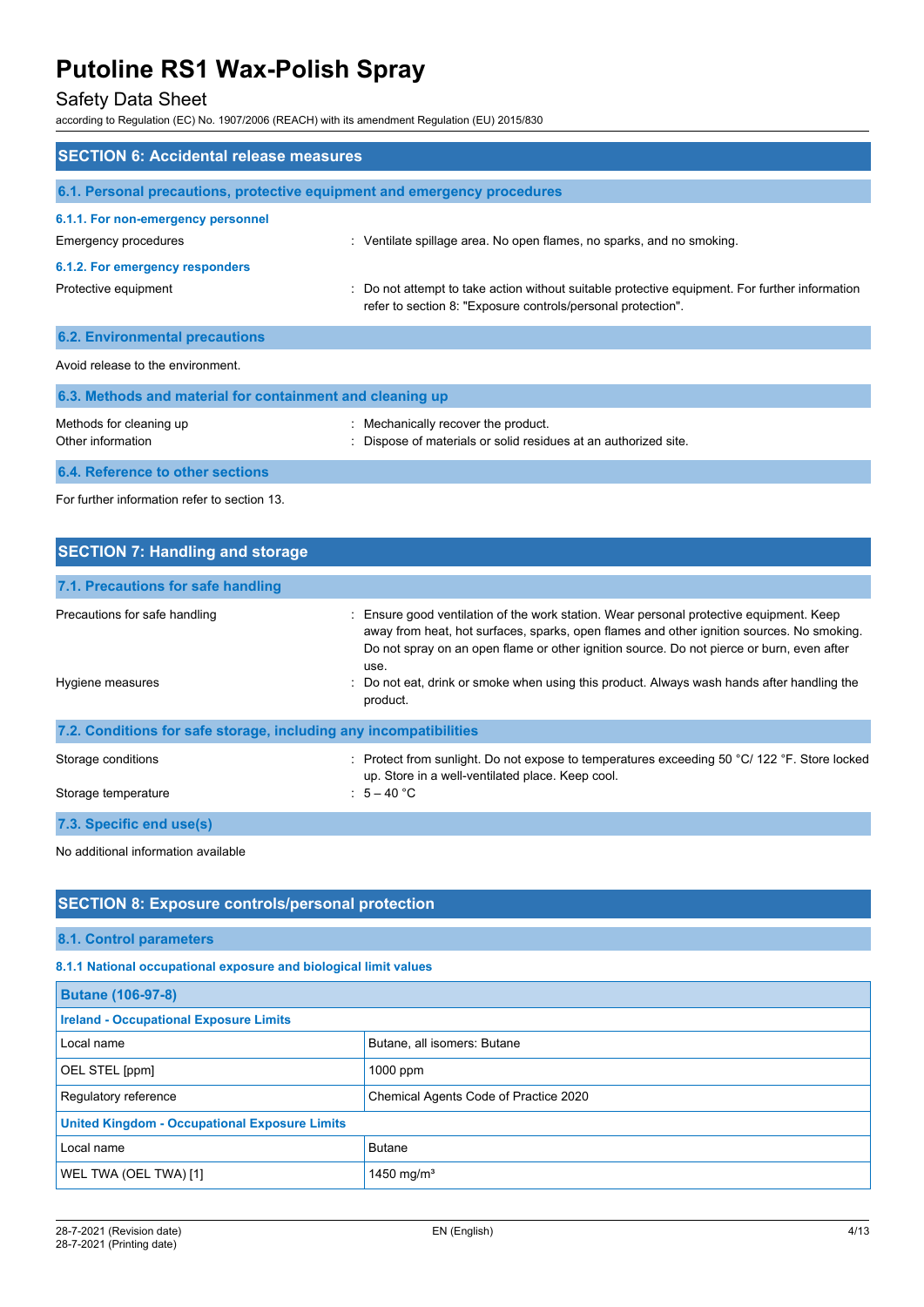## Safety Data Sheet

according to Regulation (EC) No. 1907/2006 (REACH) with its amendment Regulation (EU) 2015/830

| <b>Butane (106-97-8)</b>   |                                                                                                                                       |
|----------------------------|---------------------------------------------------------------------------------------------------------------------------------------|
| WEL TWA (OEL TWA) [2]      | 600 ppm                                                                                                                               |
| <b>WEL STEL (OEL STEL)</b> | 1810 mg/m <sup>3</sup>                                                                                                                |
| WEL STEL (OEL STEL) [ppm]  | 750 ppm                                                                                                                               |
| Remark (WEL)               | Carc (Capable of causing cancer and/or heritable genetic damage, only applies if Butane<br>contains more than 0.1% of buta-1,3-diene) |
| Regulatory reference       | EH40/2005 (Fourth edition, 2020). HSE                                                                                                 |

| <b>Propane (74-98-6)</b>                                  |                                                                                                                                                                                                    |  |
|-----------------------------------------------------------|----------------------------------------------------------------------------------------------------------------------------------------------------------------------------------------------------|--|
| <b>EU - Indicative Occupational Exposure Limit (IOEL)</b> |                                                                                                                                                                                                    |  |
| <b>IOEL TWA [ppm]</b>                                     | $1000$ ppm                                                                                                                                                                                         |  |
| <b>Ireland - Occupational Exposure Limits</b>             |                                                                                                                                                                                                    |  |
| Local name                                                | Aliphatic hydrocarbon gases Alkanes (C1-C3): Propane                                                                                                                                               |  |
| Notes (IE)                                                | Asphx. (Gaseous chemical substances which may not produce significant physiological<br>effects in the exposed employee, but when present in high concentrations will act as<br>simple asphyxiants) |  |
| Regulatory reference                                      | Chemical Agents Code of Practice 2020                                                                                                                                                              |  |

| <b>isobutane (75-28-5)</b>                    |                                       |
|-----------------------------------------------|---------------------------------------|
| <b>Ireland - Occupational Exposure Limits</b> |                                       |
| Local name                                    | Butane, all isomers: Isobutane        |
| OEL STEL [ppm]                                | $1000$ ppm                            |
| Regulatory reference                          | Chemical Agents Code of Practice 2020 |

#### **8.1.2. Recommended monitoring procedures**

No additional information available

#### **8.1.3. Air contaminants formed**

No additional information available

#### **8.1.4. DNEL and PNEC**

No additional information available

#### **8.1.5. Control banding**

No additional information available

**8.2. Exposure controls**

#### **8.2.1. Appropriate engineering controls**

#### **Appropriate engineering controls:**

Ensure good ventilation of the work station.

#### **8.2.2. Personal protection equipment**

#### **Personal protective equipment symbol(s):**



#### **8.2.2.1. Eye and face protection**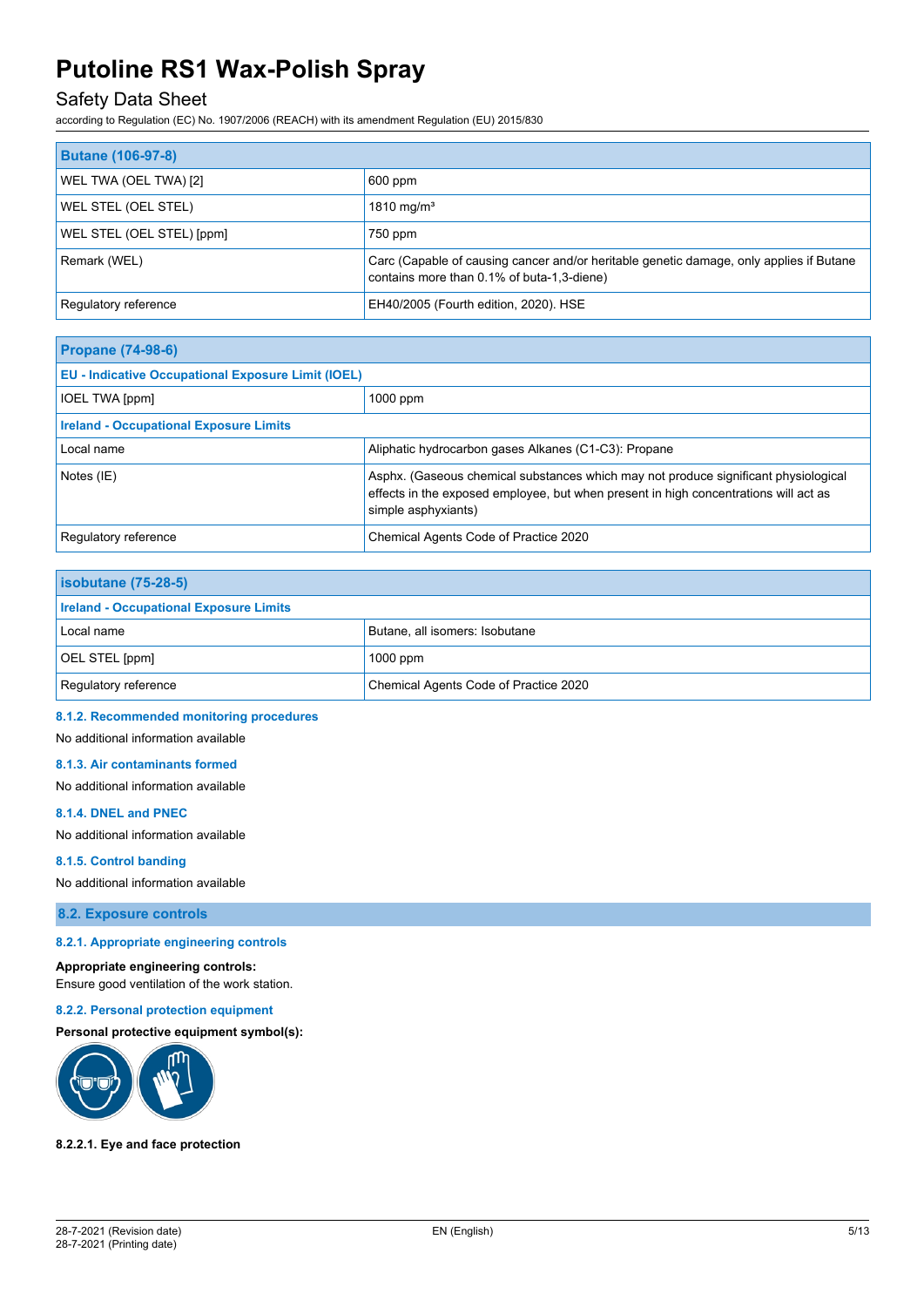## Safety Data Sheet

according to Regulation (EC) No. 1907/2006 (REACH) with its amendment Regulation (EU) 2015/830

| Eye protection: |                      |                        |                 |
|-----------------|----------------------|------------------------|-----------------|
| Safety glasses  |                      |                        |                 |
| Type            | Field of application | <b>Characteristics</b> | <b>Standard</b> |
| Safety glasses  | <b>Droplet</b>       | clear                  | EN 166          |

#### **8.2.2.2. Skin protection**

| Skin and body protection:         |  |
|-----------------------------------|--|
| Wear suitable protective clothing |  |

| <b>Hand protection:</b>  |                      |                        |                |             |                   |
|--------------------------|----------------------|------------------------|----------------|-------------|-------------------|
| <b>Protective gloves</b> |                      |                        |                |             |                   |
| Type                     | Material             | Permeation             | Thickness (mm) | Penetration | <b>Standard</b>   |
| Reusable gloves          | Nitrile rubber (NBR) | $6$ ( $>$ 480 minutes) | $\geq 0.35$    |             | <b>EN ISO 374</b> |

#### **8.2.2.3. Respiratory protection**

| <b>Respiratory protection:</b>                                 |                    |           |                 |
|----------------------------------------------------------------|--------------------|-----------|-----------------|
| In the event of insufficient ventilation:                      |                    |           |                 |
| <b>Device</b>                                                  | <b>Filter type</b> | Condition | <b>Standard</b> |
| Type AX - Low-boiling (<65 °C)<br>  organic compounds, Type P2 |                    |           |                 |

### **8.2.2.4. Thermal hazards**

No additional information available

#### **8.2.3. Environmental exposure controls**

### **Environmental exposure controls:**

Avoid release to the environment.

# **SECTION 9: Physical and chemical properties**

**9.1. Information on basic physical and chemical properties**

| <u>U.T. MINIMUNIN UN DASIG PHYSICAI ANU CHEMICAI PLOPENIES</u> |                                            |
|----------------------------------------------------------------|--------------------------------------------|
| Physical state                                                 | : Liquid                                   |
| Appearance                                                     | : Aerosol.                                 |
| Colour                                                         | : Colourless to Amber.                     |
| Odour                                                          | : characteristic.                          |
| Odour threshold                                                | : No data available                        |
| рH                                                             | No data available                          |
| Relative evaporation rate (butylacetate=1)                     | : No data available                        |
| Melting point                                                  | : Not applicable                           |
| Freezing point                                                 | : No data available                        |
| Boiling point                                                  | : 44.5 °C                                  |
| Flash point                                                    | $\therefore$ -97 °C                        |
| Critical temperature                                           | : 236 °C                                   |
| Auto-ignition temperature                                      | : No data available                        |
| Decomposition temperature                                      | : No data available                        |
| Flammability (solid, gas)                                      | : Extremely flammable aerosol.             |
| Vapour pressure                                                | : 2100 hPa at 20 $^{\circ}$ C              |
| Relative vapour density at 20 °C                               | : No data available                        |
| Relative density                                               | : No data available                        |
| Density                                                        | : 0,842 g/cm $^{\rm 3}$ at 20 $^{\rm o}$ C |
|                                                                |                                            |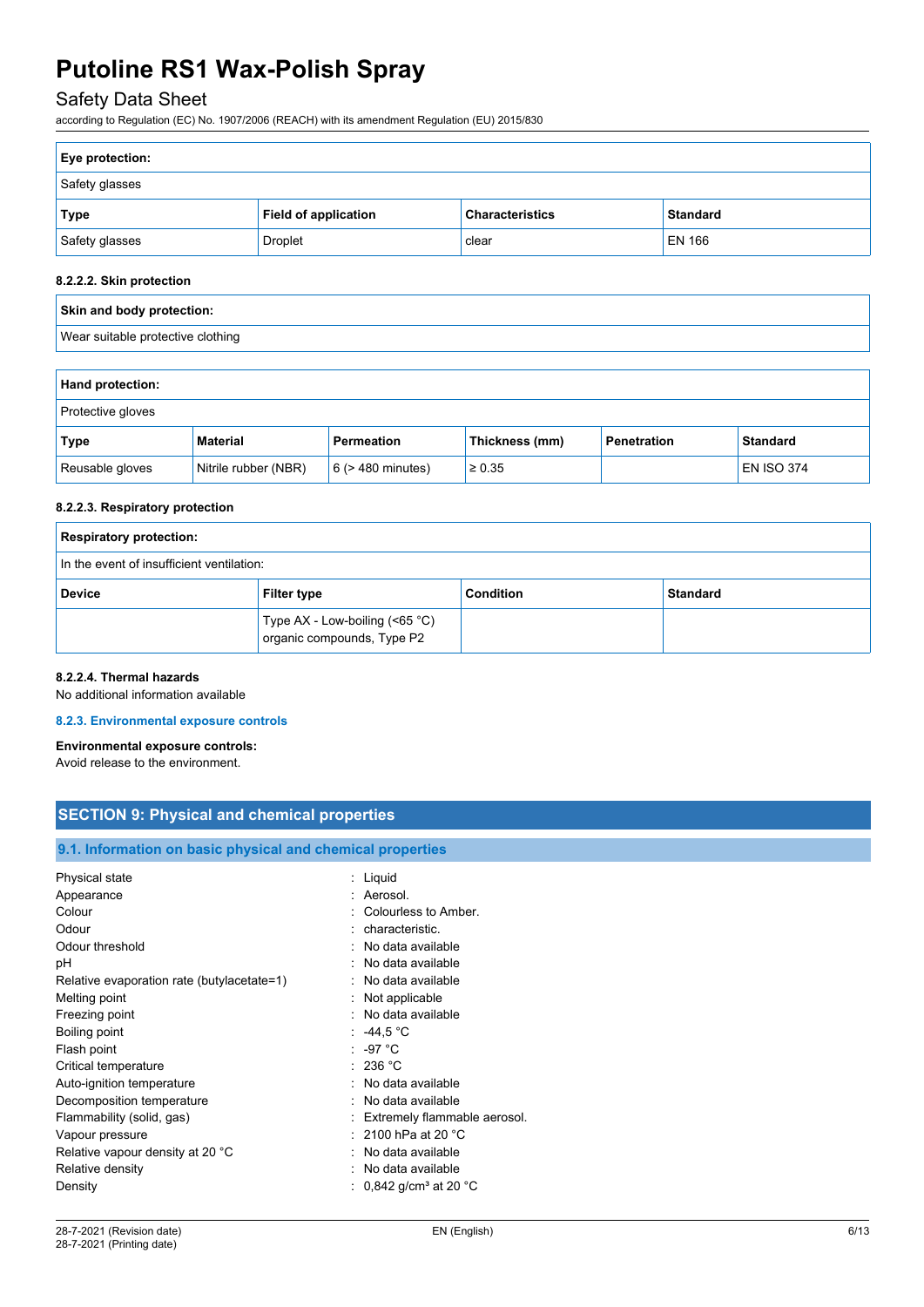## Safety Data Sheet

according to Regulation (EC) No. 1907/2006 (REACH) with its amendment Regulation (EU) 2015/830

| Solubility                                      | : Water: Insoluble / Slightly miscible           |
|-------------------------------------------------|--------------------------------------------------|
| Partition coefficient n-octanol/water (Log Pow) | : No data available                              |
| Viscosity, kinematic                            | : < 20,5 mm <sup>2</sup> /s (40 °C) - ASTM D7279 |
| Viscosity, dynamic                              | : No data available                              |
| Explosive properties                            | : Pressurised container: May burst if heated.    |
| Oxidising properties                            | : No data available                              |
| Lower explosive limit (LEL)                     | $:~$ 0.7 vol %                                   |
| Upper explosive limit (UEL)                     | $: 10.9$ vol $%$                                 |
|                                                 |                                                  |
| 9.2. Other information                          |                                                  |

VOC content : 270,3 g/l

### **SECTION 10: Stability and reactivity**

### **10.1. Reactivity**

Extremely flammable aerosol. Pressurised container: May burst if heated.

**10.2. Chemical stability**

Stable under normal conditions.

**10.3. Possibility of hazardous reactions**

No dangerous reactions known under normal conditions of use.

**10.4. Conditions to avoid**

Avoid contact with hot surfaces. Heat. No flames, no sparks. Eliminate all sources of ignition.

**10.5. Incompatible materials**

No additional information available

**10.6. Hazardous decomposition products**

Under normal conditions of storage and use, hazardous decomposition products should not be produced.

### **SECTION 11: Toxicological information**

#### **11.1 Information on toxicological effects**

| Acute toxicity (oral)       | : Not classified |
|-----------------------------|------------------|
| Acute toxicity (dermal)     | : Not classified |
| Acute toxicity (inhalation) | : Not classified |

| Hydrocarbons, C10-C13, n-alkanes, isoalkanes, cyclics, < 2% aromatics, benzene < 0,1% (1174522-09-8) |                                           |
|------------------------------------------------------------------------------------------------------|-------------------------------------------|
| LD50 oral rat                                                                                        | $>$ 5000 mg/kg (OESO 401)                 |
| LD50 dermal rabbit                                                                                   | $>$ 3160 mg/kg (OESO 402)                 |
| LC50 Inhalation - Rat                                                                                | $>$ 4,951 g/m <sup>3</sup> (4h, OESO 403) |

| Terpinolene (586-62-9) |                                                                                                  |
|------------------------|--------------------------------------------------------------------------------------------------|
| LD50 dermal rabbit     | > 4300 mg/kg bodyweight Animal: rabbit, Guideline: OECD Guideline 402 (Acute Dermal<br>Toxicity) |

| Disodium hydrogenorthophosphate (7558-79-4) |                              |
|---------------------------------------------|------------------------------|
| LD50 oral                                   | $\geq$ 2000 mg/kg bodyweight |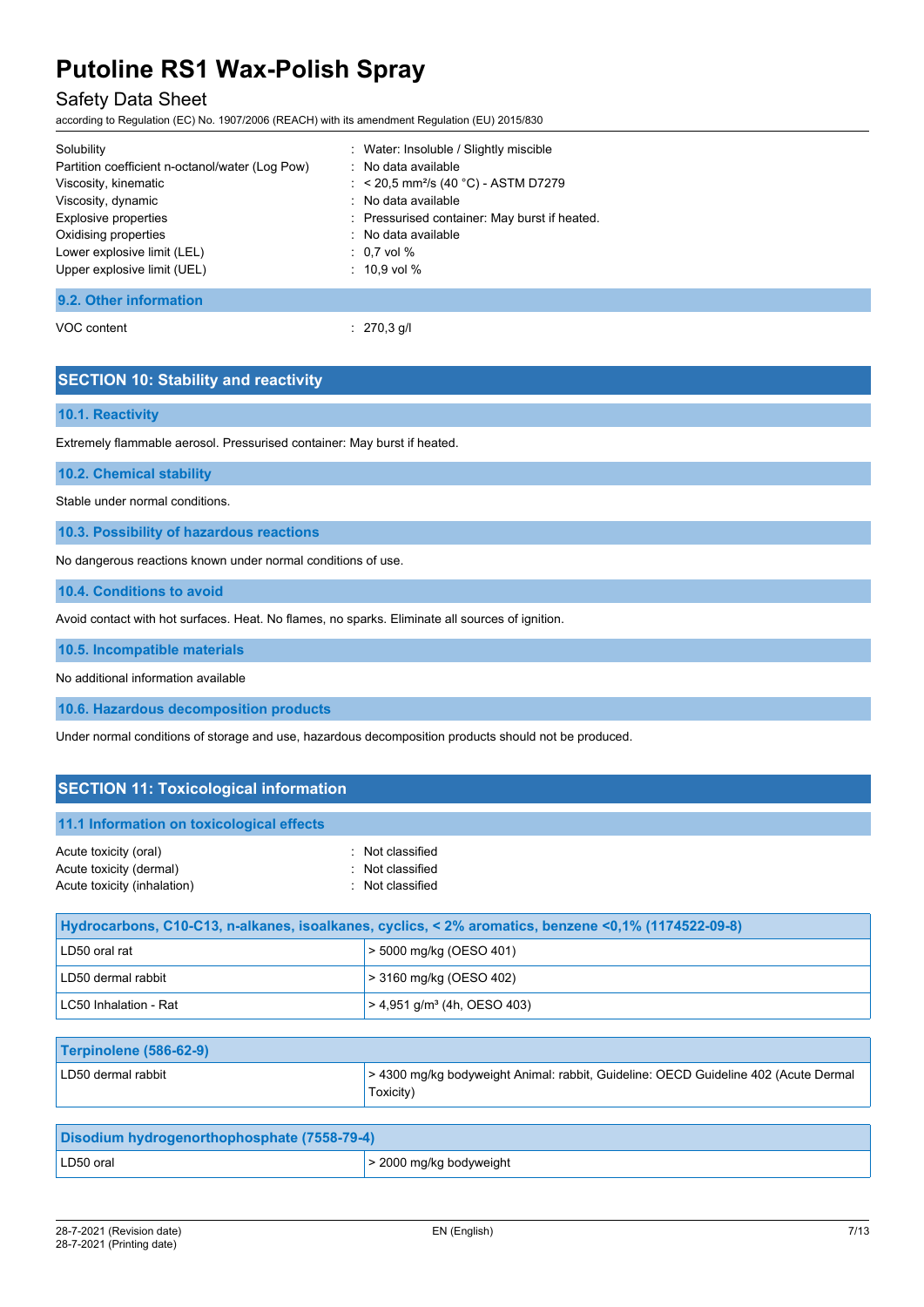# Safety Data Sheet

according to Regulation (EC) No. 1907/2006 (REACH) with its amendment Regulation (EU) 2015/830

| Skin corrosion/irritation<br>Serious eye damage/irritation<br>Respiratory or skin sensitisation<br>Germ cell mutagenicity<br>Carcinogenicity | Not classified<br>Not classified<br>Not classified<br>Not classified<br>Not classified                                                                                                            |
|----------------------------------------------------------------------------------------------------------------------------------------------|---------------------------------------------------------------------------------------------------------------------------------------------------------------------------------------------------|
| Reproductive toxicity                                                                                                                        | : Not classified                                                                                                                                                                                  |
| <b>Terpinolene (586-62-9)</b>                                                                                                                |                                                                                                                                                                                                   |
| NOAEL (animal/male, F0/P)                                                                                                                    | 294,6 mg/kg bodyweight Animal: rat, Animal sex: male, Guideline: OECD Guideline 422<br>(Combined Repeated Dose Toxicity Study with the Reproduction / Developmental Toxicity<br>Screening Test)   |
| NOAEL (animal/female, F0/P)                                                                                                                  | 161,5 mg/kg bodyweight Animal: rat, Animal sex: female, Guideline: OECD Guideline 422<br>(Combined Repeated Dose Toxicity Study with the Reproduction / Developmental Toxicity<br>Screening Test) |
| STOT-single exposure                                                                                                                         | Not classified                                                                                                                                                                                    |
| STOT-repeated exposure                                                                                                                       | : Not classified                                                                                                                                                                                  |
| Aspiration hazard                                                                                                                            | May be fatal if swallowed and enters airways.                                                                                                                                                     |
| <b>Putoline RS1 Wax-Polish Spray</b>                                                                                                         |                                                                                                                                                                                                   |
| Vaporizer                                                                                                                                    | aerosol                                                                                                                                                                                           |
| Viscosity, kinematic                                                                                                                         | < 20,5 mm <sup>2</sup> /s (40 °C) - ASTM D7279                                                                                                                                                    |

| <b>SECTION 12: Ecological information</b>                    |                                                                                                                            |
|--------------------------------------------------------------|----------------------------------------------------------------------------------------------------------------------------|
| 12.1. Toxicity                                               |                                                                                                                            |
| Ecology - general                                            | : The product is not considered harmful to aquatic organisms nor to cause long-term adverse<br>effects in the environment. |
| Hazardous to the aquatic environment, short-term<br>(acute)  | Not classified                                                                                                             |
| Hazardous to the aquatic environment, long-term<br>(chronic) | Not classified<br>$\sim$                                                                                                   |

| $(R)$ -p-mentha-1,8-diene (5989-27-5) |                             |
|---------------------------------------|-----------------------------|
| EC50 - Other aquatic organisms [1]    | $\vert$ 0,36 mg/l waterflea |

| Hydrocarbons, C10-C13, n-alkanes, isoalkanes, cyclics, < 2% aromatics, benzene < 0,1% (1174522-09-8) |                                                      |  |  |
|------------------------------------------------------------------------------------------------------|------------------------------------------------------|--|--|
| LC50 - Fish [1]                                                                                      | $>$ 1001 mg/l (OECD 203 method)                      |  |  |
| EC50 - Crustacea [1]                                                                                 | $>$ 1000 mg/l (OECD 202 method)                      |  |  |
| EC50 72h - Algae [1]                                                                                 | W 1000 mg/l (OECD 201 method)                        |  |  |
| ErC50 algae                                                                                          | 1000 mg/l (Pseudokirhneriella subcapitata, EL0, 72h) |  |  |

| Terpinolene (586-62-9) |                                                                                                                                               |
|------------------------|-----------------------------------------------------------------------------------------------------------------------------------------------|
| EC50 - Crustacea [1]   | 0.634 mg/l Test organisms (species): Daphnia magna                                                                                            |
| EC50 72h - Algae [1]   | 0,692 mg/l Test organisms (species): Pseudokirchneriella subcapitata (previous names:<br>Raphidocelis subcapitata, Selenastrum capricornutum) |
| EC50 72h - Algae [2]   | 0,302 mg/l Test organisms (species): Pseudokirchneriella subcapitata (previous names:<br>Raphidocelis subcapitata, Selenastrum capricornutum) |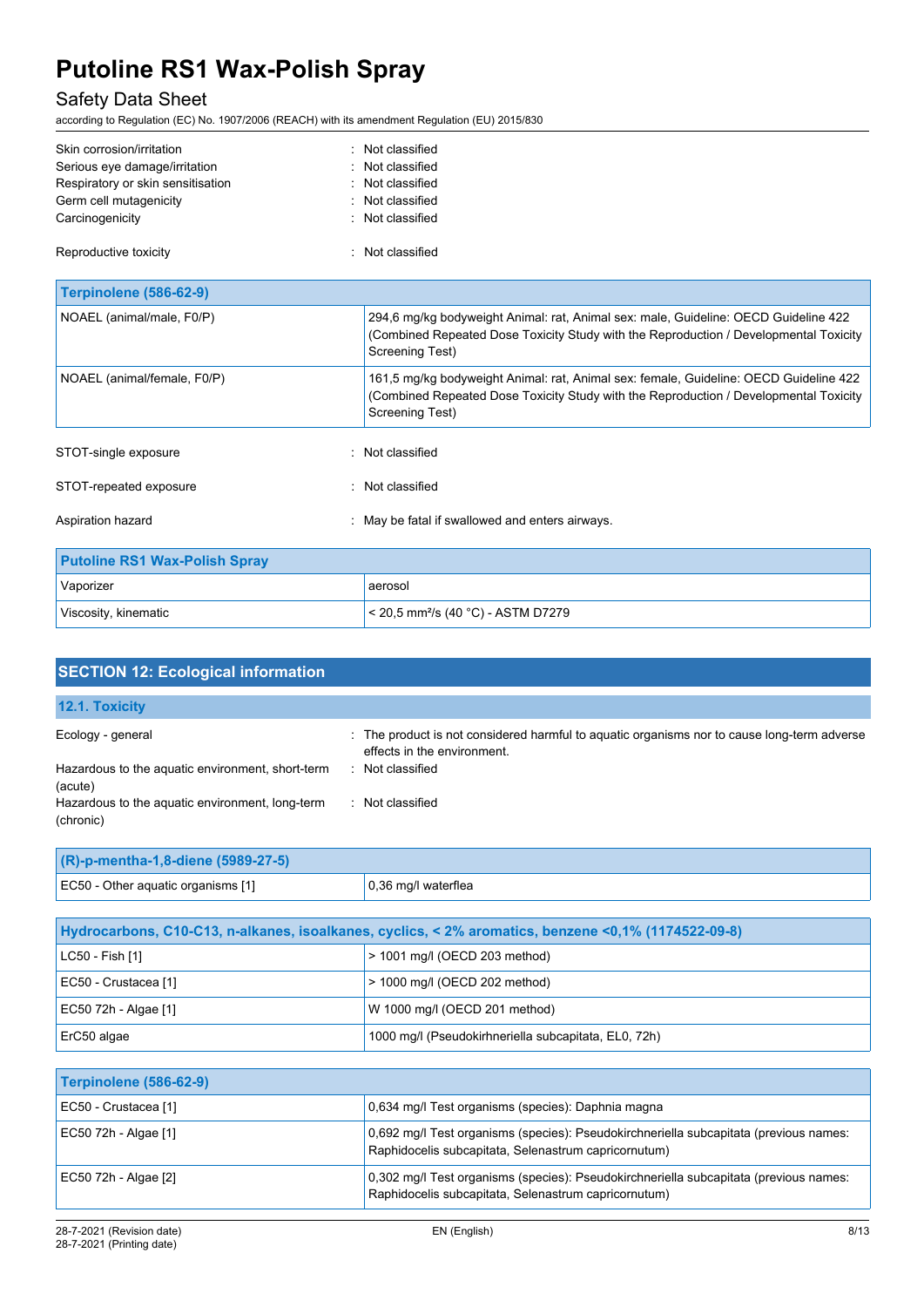# Safety Data Sheet

according to Regulation (EC) No. 1907/2006 (REACH) with its amendment Regulation (EU) 2015/830

| 12.2. Persistence and degradability             |                                                                                                      |
|-------------------------------------------------|------------------------------------------------------------------------------------------------------|
| <b>Putoline RS1 Wax-Polish Spray</b>            |                                                                                                      |
| Persistence and degradability                   | Biodegradable.                                                                                       |
|                                                 |                                                                                                      |
|                                                 | Hydrocarbons, C10-C13, n-alkanes, isoalkanes, cyclics, < 2% aromatics, benzene < 0,1% (1174522-09-8) |
| Persistence and degradability                   | Readily biodegradable.                                                                               |
| Biodegradation                                  | 80 % (28d)                                                                                           |
| 12.3. Bioaccumulative potential                 |                                                                                                      |
| (R)-p-mentha-1,8-diene (5989-27-5)              |                                                                                                      |
| Partition coefficient n-octanol/water (Log Pow) | 4,38                                                                                                 |
|                                                 |                                                                                                      |
|                                                 | Hydrocarbons, C10-C13, n-alkanes, isoalkanes, cyclics, < 2% aromatics, benzene <0,1% (1174522-09-8)  |
| Partition coefficient n-octanol/water (Log Pow) | $5,57 - 6,62$                                                                                        |
| 12.4. Mobility in soil                          |                                                                                                      |
| No additional information available             |                                                                                                      |
| 12.5. Results of PBT and vPvB assessment        |                                                                                                      |
| No additional information available             |                                                                                                      |
| 12.6. Other adverse effects                     |                                                                                                      |
| No additional information available             |                                                                                                      |

| <b>SECTION 13: Disposal considerations</b>                   |                                                                                                                                                                                                                                                                                                                                                                                                                                                                                                                                            |
|--------------------------------------------------------------|--------------------------------------------------------------------------------------------------------------------------------------------------------------------------------------------------------------------------------------------------------------------------------------------------------------------------------------------------------------------------------------------------------------------------------------------------------------------------------------------------------------------------------------------|
|                                                              |                                                                                                                                                                                                                                                                                                                                                                                                                                                                                                                                            |
| 13.1. Waste treatment methods                                |                                                                                                                                                                                                                                                                                                                                                                                                                                                                                                                                            |
| Waste treatment methods<br>European List of Waste (LoW) code | : Dispose of contents/container in accordance with licensed collector's sorting instructions.<br>: 08 01 11 <sup>*</sup> - waste paint and varnish containing organic solvents or other dangerous<br>substances                                                                                                                                                                                                                                                                                                                            |
| <b>HP Code</b>                                               | $\therefore$ HP3 - "Flammable."<br>— flammable liquid waste: liquid waste having a flash point below 60 $\degree$ C or waste gas oil,<br>diesel and light heating oils having a flash point > 55 °C and $\leq$ 75 °C;<br>- flammable pyrophoric liquid and solid waste: solid or liquid waste which, even in small<br>quantities, is liable to ignite within five minutes after coming into contact with air;<br>- flammable solid waste: solid waste which is readily combustible or may cause or<br>contribute to fire through friction; |
|                                                              | — flammable gaseous waste: gaseous waste which is flammable in air at 20 °C and a<br>standard pressure of 101.3 kPa;<br>— water reactive waste: waste which, in contact with water, emits flammable gases in<br>dangerous quantities;<br>— other flammable waste: flammable aerosols, flammable self-heating waste, flammable<br>organic peroxides and flammable self-reactive waste.                                                                                                                                                      |

# **SECTION 14: Transport information**

| In accordance with ADR / IMDG / IATA / ADN / RID |                |             |                |            |  |  |
|--------------------------------------------------|----------------|-------------|----------------|------------|--|--|
| <b>ADR</b>                                       | <b>IMDG</b>    | <b>IATA</b> | <b>ADN</b>     | <b>RID</b> |  |  |
| 14.1. UN number                                  |                |             |                |            |  |  |
| <b>UN 1950</b>                                   | <b>UN 1950</b> | UN 1950     | <b>UN 1950</b> | UN 1950    |  |  |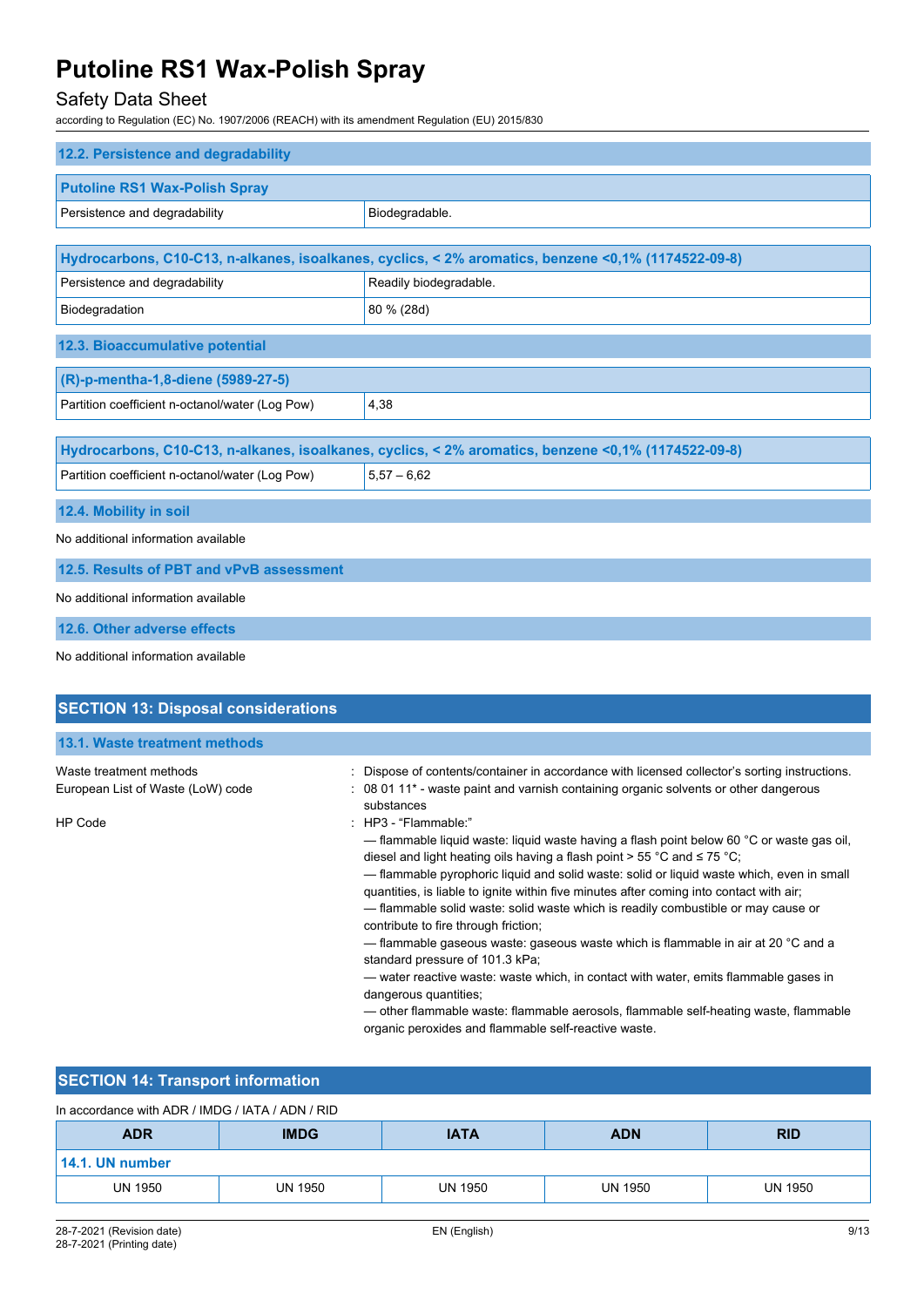# Safety Data Sheet

according to Regulation (EC) No. 1907/2006 (REACH) with its amendment Regulation (EU) 2015/830

| 14.2. UN proper shipping name          |                                                                |                                       |                                             |                                             |
|----------------------------------------|----------------------------------------------------------------|---------------------------------------|---------------------------------------------|---------------------------------------------|
| <b>AEROSOLS</b>                        | <b>AEROSOLS</b>                                                | Aerosols, flammable                   | <b>AEROSOLS</b>                             | <b>AEROSOLS</b>                             |
| <b>Transport document description</b>  |                                                                |                                       |                                             |                                             |
| UN 1950 AEROSOLS, 2.1,<br>(D)          | <b>UN 1950 AEROSOLS, 2.1</b>                                   | UN 1950 Aerosols,<br>flammable, 2.1   | <b>UN 1950 AEROSOLS, 2.1</b>                | UN 1950 AEROSOLS, 2.1                       |
| 14.3. Transport hazard class(es)       |                                                                |                                       |                                             |                                             |
| 2.1                                    | 2.1                                                            | 2.1                                   | 2.1                                         | 2.1                                         |
|                                        |                                                                |                                       | Δ                                           |                                             |
| 14.4. Packing group                    |                                                                |                                       |                                             |                                             |
| Not applicable                         | Not applicable                                                 | Not applicable                        | Not applicable                              | Not applicable                              |
| <b>14.5. Environmental hazards</b>     |                                                                |                                       |                                             |                                             |
| Dangerous for the<br>environment · No  | Dangerous for the<br>environment · No<br>Marine pollutant : No | Dangerous for the<br>environment · No | Dangerous for the<br>$environment \cdot No$ | Dangerous for the<br>$environment \cdot No$ |
| No supplementary information available |                                                                |                                       |                                             |                                             |

### **14.6. Special precautions for user**

### **Overland transport**

| Classification code (ADR)                                                              |   | : 5F                               |
|----------------------------------------------------------------------------------------|---|------------------------------------|
| Special provisions (ADR)                                                               |   | 190, 327, 344, 625                 |
| Limited quantities (ADR)                                                               |   | 11                                 |
| Excepted quantities (ADR)                                                              |   | $\therefore$ EO                    |
| Packing instructions (ADR)                                                             |   | : P207                             |
| Special packing provisions (ADR)                                                       |   | : PP87, RR6, L2                    |
| Mixed packing provisions (ADR)                                                         |   | :MP9                               |
| Transport category (ADR)                                                               |   | 2                                  |
| Special provisions for carriage - Packages (ADR)                                       |   | : V14                              |
| Special provisions for carriage - Loading, unloading : CV9, CV12<br>and handling (ADR) |   |                                    |
| Special provisions for carriage - Operation (ADR)                                      |   | $:$ S <sub>2</sub>                 |
| Tunnel restriction code (ADR)                                                          |   | : D                                |
| Transport by sea                                                                       |   |                                    |
| Special provisions (IMDG)                                                              |   | : 63, 190, 277, 327, 344, 381, 959 |
| Packing instructions (IMDG)                                                            |   | : P207, LP200                      |
| Special packing provisions (IMDG)                                                      |   | $:$ PP87, L2                       |
| EmS-No. (Fire)                                                                         |   | $: F-D$                            |
| EmS-No. (Spillage)                                                                     |   | $: S-U$                            |
| Stowage category (IMDG)                                                                |   | : None                             |
| Stowage and handling (IMDG)                                                            |   | : SW1, SW22                        |
| Segregation (IMDG)                                                                     |   | SG69                               |
| Air transport                                                                          |   |                                    |
| PCA Excepted quantities (IATA)                                                         |   | $\mathbf{E}$ E0                    |
| PCA Limited quantities (IATA)                                                          |   | : Y203                             |
| PCA limited quantity max net quantity (IATA)                                           |   | : 30kgG                            |
| PCA packing instructions (IATA)                                                        |   | : 203                              |
| PCA max net quantity (IATA)                                                            |   | 75kg                               |
| CAO packing instructions (IATA)                                                        | ÷ | 203                                |
| CAO max net quantity (IATA)                                                            |   | $: 150$ kg                         |
| Special provisions (IATA)                                                              |   | : A145, A167, A802                 |
| ERG code (IATA)                                                                        |   | 10 <sub>L</sub>                    |
|                                                                                        |   |                                    |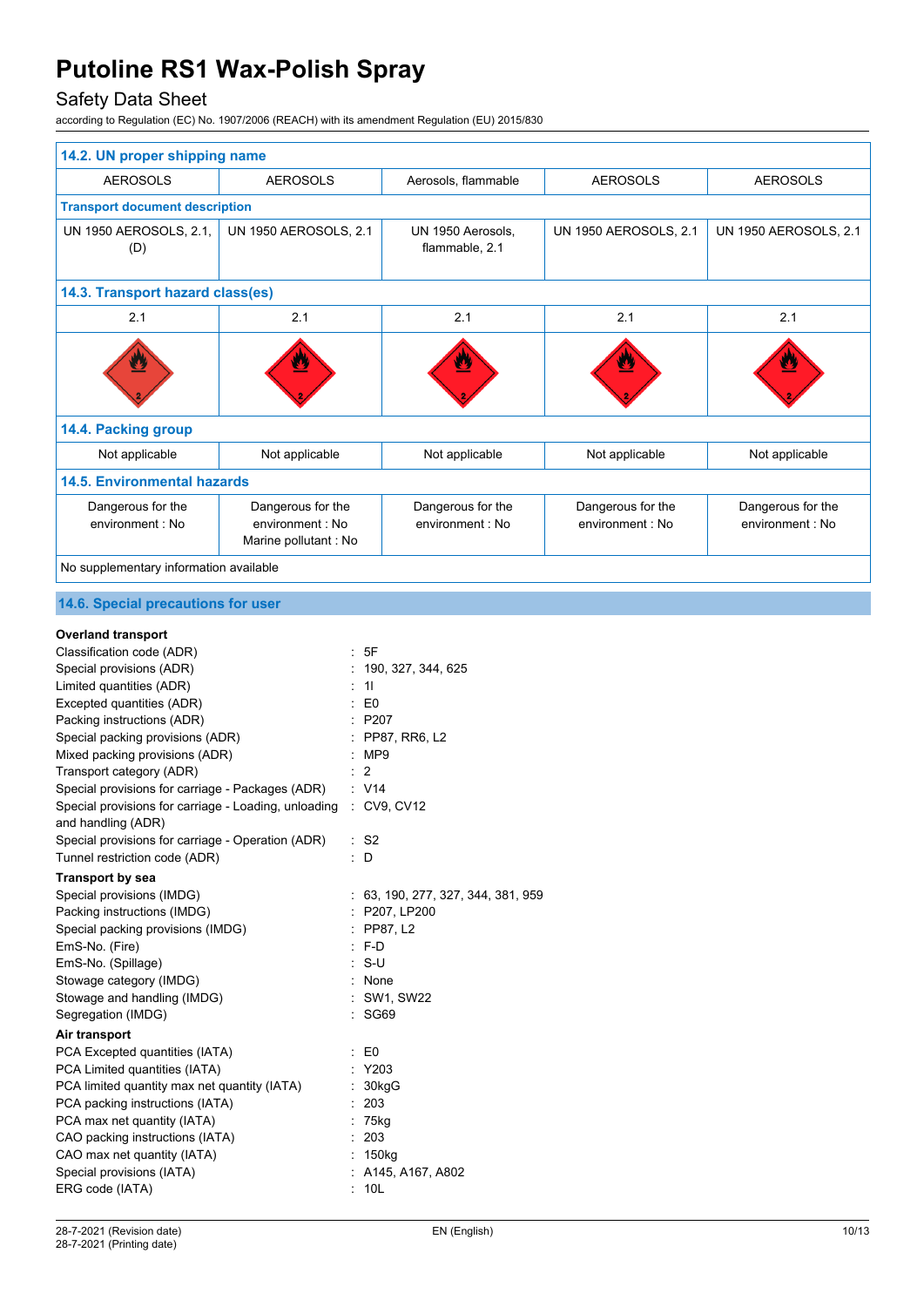## Safety Data Sheet

according to Regulation (EC) No. 1907/2006 (REACH) with its amendment Regulation (EU) 2015/830

#### **Inland waterway transport**

| Classification code (ADN)                            | : 5F                 |
|------------------------------------------------------|----------------------|
| Special provisions (ADN)                             | : 190, 327, 344, 625 |
| Limited quantities (ADN)                             | : 1L                 |
| Excepted quantities (ADN)                            | $\mathbf{E}$ EO      |
| Equipment required (ADN)                             | $:$ PP, EX, A        |
| Ventilation (ADN)                                    | : VE01, VE04         |
| Number of blue cones/lights (ADN)                    | : 1                  |
| <b>Rail transport</b>                                |                      |
| Classification code (RID)                            | : 5F                 |
| Special provisions (RID)                             | : 190, 327, 344, 625 |
| Limited quantities (RID)                             | : 1L                 |
| Excepted quantities (RID)                            | $\mathbf{E}$ EO      |
| Packing instructions (RID)                           | : P207, LP200        |
| Special packing provisions (RID)                     | : PP87, RR6, L2      |
| Mixed packing provisions (RID)                       | :MP9                 |
| Transport category (RID)                             | $\therefore$ 2       |
| Special provisions for carriage – Packages (RID)     | : W14                |
| Special provisions for carriage - Loading, unloading | : CW9, CW12          |
| and handling (RID)                                   |                      |
| Colis express (express parcels) (RID)                | CE2                  |
| Hazard identification number (RID)                   | -23                  |
|                                                      |                      |

**14.7. Transport in bulk according to Annex II of Marpol and the IBC Code**

#### Not applicable

### **SECTION 15: Regulatory information**

**15.1. Safety, health and environmental regulations/legislation specific for the substance or mixture**

#### **15.1.1. EU-Regulations**

Contains no REACH substances with Annex XVII restrictions

Contains no substance on the REACH candidate list

Contains no REACH Annex XIV substances

Contains no substance subject to Regulation (EU) No 649/2012 of the European Parliament and of the Council of 4 July 2012 concerning the export and import of hazardous chemicals.

Contains no substance subject to Regulation (EU) No 2019/1021 of the European Parliament and of the Council of 20 June 2019 on persistent organic pollutants

| VOC content               | $: 270.3$ g/l               |
|---------------------------|-----------------------------|
| Child-resistant fastening | $:$ Not applicable          |
| Tactile warning           | $\therefore$ Not applicable |

Allergenic fragrances > 0,01%:

#### LIMONENE

| Detergent Regulation : Labelling of contents (648/2004/EC): |             |  |  |
|-------------------------------------------------------------|-------------|--|--|
| <b>Component</b>                                            | $\%$        |  |  |
| aliphatic hydrocarbons                                      | $\geq 30\%$ |  |  |
| non-ionic surfactants, phosphates                           | $< 5\%$     |  |  |
| perfumes                                                    |             |  |  |
| <b>LIMONENE</b>                                             |             |  |  |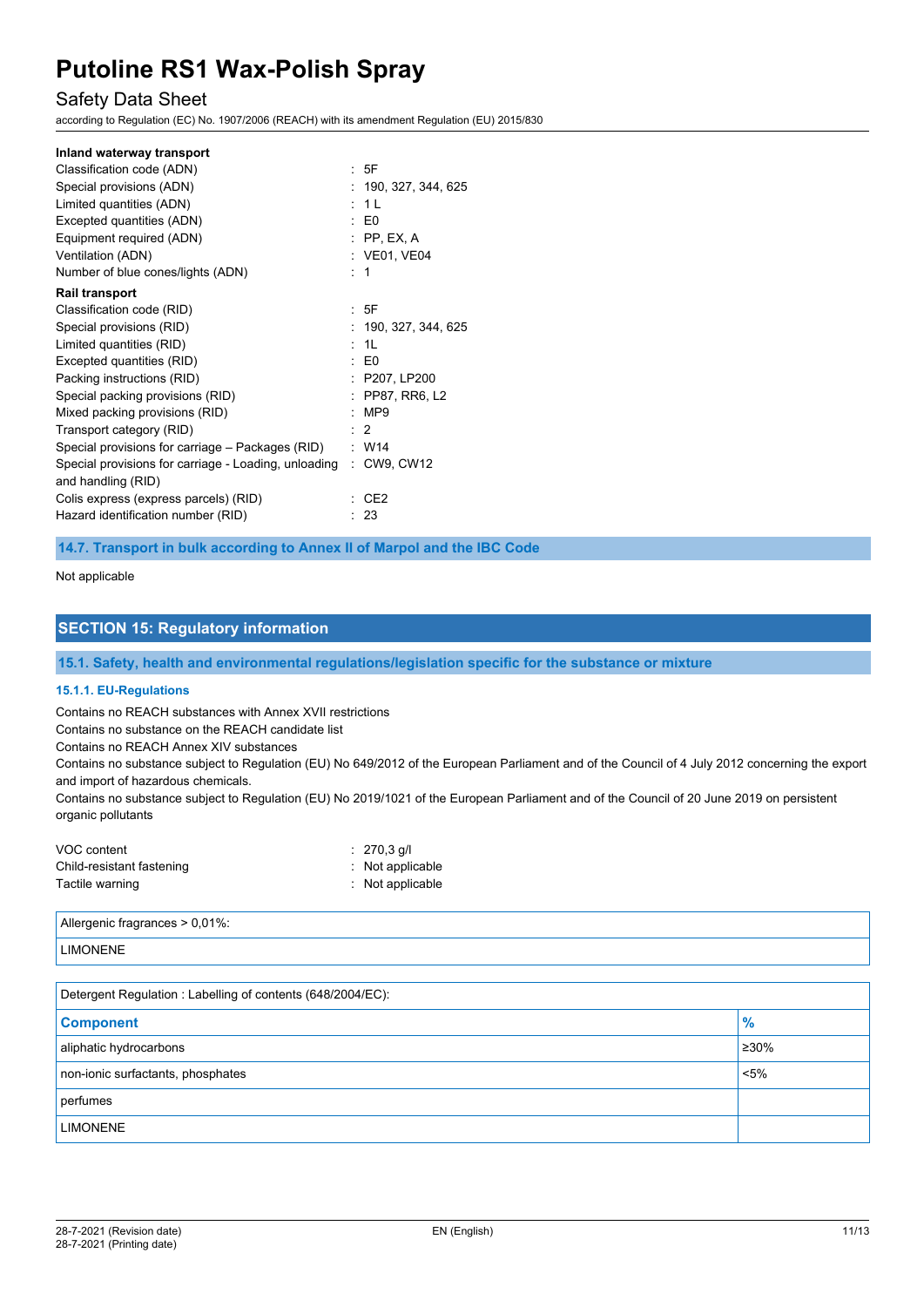## Safety Data Sheet

according to Regulation (EC) No. 1907/2006 (REACH) with its amendment Regulation (EU) 2015/830

#### **Directive 2012/18/EU (SEVESO III)**

| <b>Seveso III Part I (Categories of dangerous substances)</b>                                                                                         | <b>Qualifying quantity (tonnes)</b> |            |
|-------------------------------------------------------------------------------------------------------------------------------------------------------|-------------------------------------|------------|
|                                                                                                                                                       | <b>Lower-tier</b>                   | Upper-tier |
| <b>P3a FLAMMABLE AEROSOLS</b><br>' Flammable' aerosols Category 1 or 2, containing flammable gases Category 1 or 2 or<br>flammable liquids Category 1 | 150                                 | 500        |

### **15.1.2. National regulations**

No additional information available

**15.2. Chemical safety assessment**

No chemical safety assessment has been carried out

## **SECTION 16: Other information**

| Indication of changes: |                                           |          |                 |  |
|------------------------|-------------------------------------------|----------|-----------------|--|
| <b>Section</b>         | <b>Changed item</b>                       | Change   | <b>Comments</b> |  |
| 3                      | Composition/information on<br>ingredients | Modified |                 |  |
| 9.1                    | Colour                                    | Added    |                 |  |

| <b>Abbreviations and acronyms:</b> |                                                                                                   |  |
|------------------------------------|---------------------------------------------------------------------------------------------------|--|
| <b>ADN</b>                         | European Agreement concerning the International Carriage of Dangerous Goods by Inland Waterways   |  |
| <b>ADR</b>                         | European Agreement concerning the International Carriage of Dangerous Goods by Road               |  |
| <b>ATE</b>                         | <b>Acute Toxicity Estimate</b>                                                                    |  |
| <b>BCF</b>                         | <b>Bioconcentration factor</b>                                                                    |  |
| <b>CLP</b>                         | Classification Labelling Packaging Regulation; Regulation (EC) No 1272/2008                       |  |
| <b>DMEL</b>                        | <b>Derived Minimal Effect level</b>                                                               |  |
| <b>DNEL</b>                        | Derived-No Effect Level                                                                           |  |
| <b>EC50</b>                        | Median effective concentration                                                                    |  |
| <b>IARC</b>                        | International Agency for Research on Cancer                                                       |  |
| <b>IATA</b>                        | International Air Transport Association                                                           |  |
| <b>IMDG</b>                        | International Maritime Dangerous Goods                                                            |  |
| LD50                               | Median lethal dose                                                                                |  |
| <b>LC50</b>                        | Median lethal concentration                                                                       |  |
| LOAEL                              | Lowest Observed Adverse Effect Level                                                              |  |
| <b>NOAEC</b>                       | No-Observed Adverse Effect Concentration                                                          |  |
| <b>NOAEL</b>                       | No-Observed Adverse Effect Level                                                                  |  |
| <b>NOEC</b>                        | No-Observed Effect Concentration                                                                  |  |
| <b>OECD</b>                        | Organisation for Economic Co-operation and Development                                            |  |
| <b>PBT</b>                         | Persistent Bioaccumulative Toxic                                                                  |  |
| PNEC                               | <b>Predicted No-Effect Concentration</b>                                                          |  |
| <b>REACH</b>                       | Registration, Evaluation, Authorisation and Restriction of Chemicals Regulation (EC) No 1907/2006 |  |
|                                    |                                                                                                   |  |